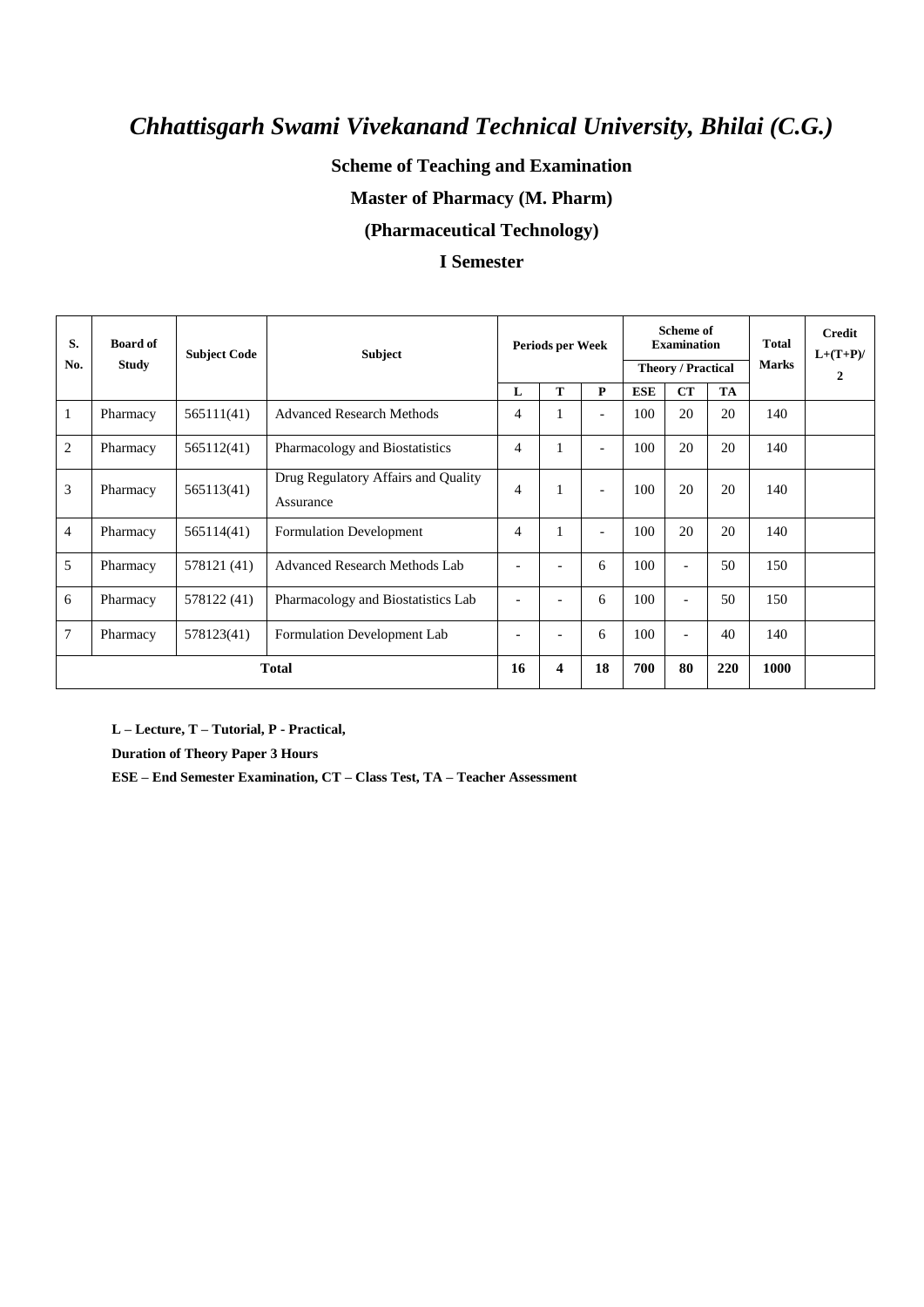## **Scheme of Teaching and Examination**

### **Master of Pharmacy (M. Pharm)**

### **(Pharmaceutical Technology)**

### **IInd Semester**

| S.<br>No.      | <b>Board of</b><br><b>Study</b> | <b>Subject Code</b> | <b>Subject</b>                          | Periods per Week |                |                | Scheme of<br><b>Examination</b><br><b>Theory / Practical</b> |                |           | <b>Total</b><br><b>Marks</b> | <b>Credi</b><br>t<br>$L+ (T)$<br>$+P/2$ |
|----------------|---------------------------------|---------------------|-----------------------------------------|------------------|----------------|----------------|--------------------------------------------------------------|----------------|-----------|------------------------------|-----------------------------------------|
|                |                                 |                     |                                         | L                | T              | P              | <b>ESE</b>                                                   | <b>CT</b>      | <b>TA</b> |                              |                                         |
| $\mathbf{1}$   | Pharmacy                        | 578211(41)          | Pharmaceutical Technology -I            | 4                | $\mathbf{1}$   | $\overline{a}$ | 100                                                          | 20             | 20        | 140                          |                                         |
|                |                                 |                     | (Advanced Drug Delivery Systems)        |                  |                |                |                                                              |                |           |                              |                                         |
| $\overline{2}$ | Pharmacy                        | 578212(41)          | Pharmaceutical Technology -II           | 4                | 1              |                | 100                                                          | 20             | 20        | 140                          |                                         |
|                |                                 |                     | (Biopharmaceutics and Pharmacokinetics) |                  |                |                |                                                              |                |           |                              |                                         |
| 3              | Pharmacy                        | 578213(41)          | Pharmaceutical Technology -III          | $\overline{4}$   | 1              | $\overline{a}$ | 100                                                          | 20             | 20        | 140                          |                                         |
|                |                                 |                     | (Product Development)                   |                  |                |                |                                                              |                |           |                              |                                         |
| $\overline{4}$ | Pharmacy                        | 578214(41)          | Pharmaceutical Technology -IV           | $\overline{4}$   | 1              | $\overline{a}$ | 100                                                          | 20             | 20        | 140                          |                                         |
|                |                                 |                     | (Packaging Technology)                  |                  |                |                |                                                              |                |           |                              |                                         |
| 5              | Pharmacy                        | 578221(41)          | Pharmaceutical Technology- I Lab        | $\overline{a}$   | $\overline{a}$ | 6              | 100                                                          | $\overline{a}$ | 50        | 150                          |                                         |
|                |                                 |                     | (Advanced Drug Delivery Systems)        |                  |                |                |                                                              |                |           |                              |                                         |
| 6              | Pharmacy                        | 578222(41)          | Pharmaceutical Technology - II Lab      |                  |                | 6              | 100                                                          | $\overline{a}$ | 50        | 150                          |                                         |
|                |                                 |                     | (Biopharmaceutics and Pharmacokinetics) |                  |                |                |                                                              |                |           |                              |                                         |
| 7              | Pharmacy                        | 578223(41)          | Pharmaceutical Technology - III Lab     |                  |                | 6              | 100                                                          | $\overline{a}$ | 40        | 140                          |                                         |
|                |                                 |                     | (Product Development)                   |                  |                |                |                                                              |                |           |                              |                                         |
|                | <b>Total</b>                    |                     |                                         |                  | 4              | 18             | 700                                                          | 80             | 220       | 1000                         |                                         |

**L – Lecture, T – Tutorial, P - Practical,** 

**Duration of Theory Paper 3 Hours** 

**ESE – End Semester Examination, CT – Class Test, TA – Teacher Assessment**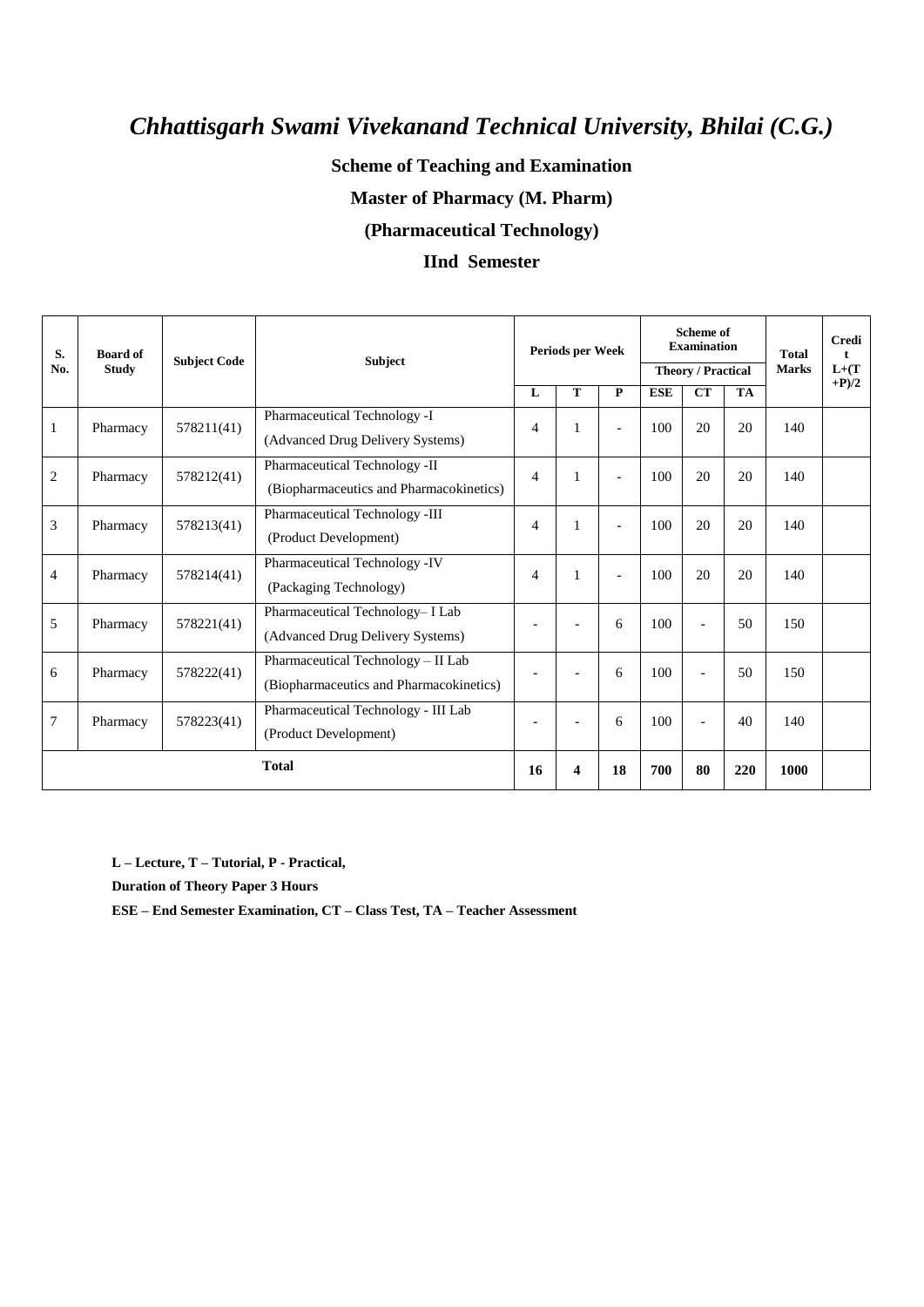## **Scheme of Teaching and Examination**

## **Master of Pharmacy (M. Pharm)**

### **(Pharmaceutical Technology)**

### **IIIrd Semester**

| S.<br>No.    | <b>Board of</b><br>Study | <b>Subject</b><br>Code | Subject                                                       | Periods per<br>Week      |   |    | Scheme of<br><b>Examination</b><br>Theory /<br><b>Practical</b> |           |           | <b>Total</b><br>Marks | Credit<br>$L+(T+P)$<br>/2 |
|--------------|--------------------------|------------------------|---------------------------------------------------------------|--------------------------|---|----|-----------------------------------------------------------------|-----------|-----------|-----------------------|---------------------------|
|              |                          |                        |                                                               | L                        | т | P  | <b>ESE</b>                                                      | <b>CT</b> | <b>TA</b> |                       |                           |
|              | Pharmacy                 | 578321 (41)            | Minor Dissertation<br>(synopsis submission)<br>Seminar & Viva |                          | 3 | 36 | 300                                                             | -         | 100       | 300                   |                           |
| <b>Total</b> |                          |                        |                                                               | $\overline{\phantom{0}}$ | 3 | 36 | 300                                                             | -         | 100       | 400                   |                           |

**L – Lecture, T – Tutorial, P - Practical,** 

**ESE – End Semester Examination,** 

**CT – Class Test, TA – Teacher Assessment**